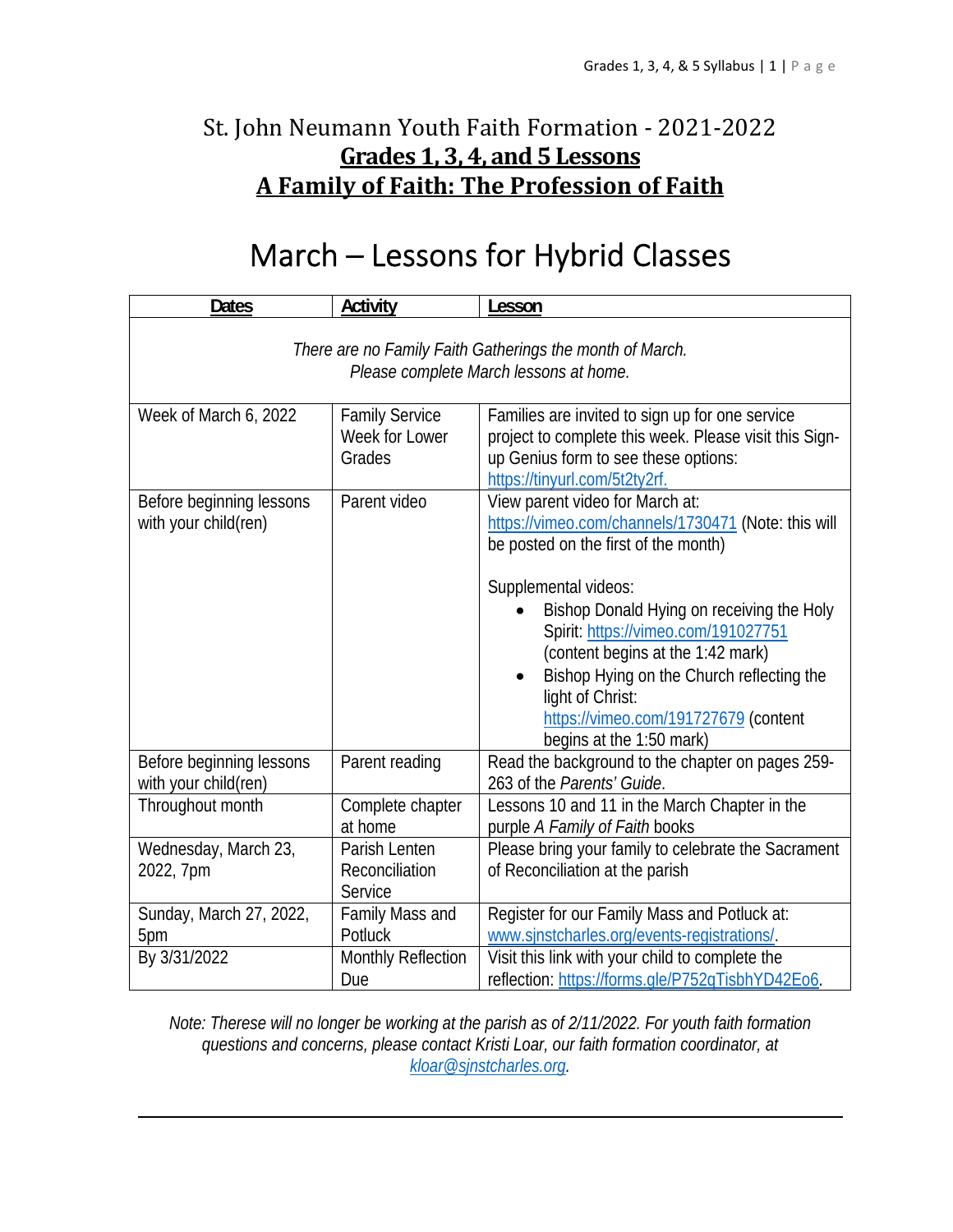**Prayers to Memorize throughout the Year**: Sign of the Cross, the Lord's Prayer, Hail Mary, Glory Be, Prayer to One's Guardian Angel, Blessing Before a Meal, Act of Contrition, Apostles' Creed.

## Key Ideas for the Month

**Key Ideas of our March Lessons**: (see page 203)

- Lesson 10: "I Will Not Leave You as Orphans"
	- o The Holy Spirit is the Third Divine Person of the Trinity.
	- o Jesus established His Church and made St. Peter the first pope.
	- o The Church was born when the Holy Spirit was poured out at Pentecost.
	- o The Holy Spirit guides the Church today.
- Lesson 11: "I Believe in the Holy Catholic Church"
	- o The People of God are not defined by race, ethnicity, or culture, but by our faith in Jesus and obedience to His commands.
	- o Every baptized Christian shares in Christ's office as priest, prophet, and king.
	- o Members of the Church make up the Mystical Body of Christ.
	- o Christ gave the Apostles and their successors the mission of teaching, sanctifying and governing in His name and by His power.
- To work on all month:
	- o Scripture verse of the month, saint of the month, Apostles' Creed memorization, Words to Know for the month, and Car Conversations.

## Lesson 10 Activities

*Parents, choose two to three activities in this lesson to present to your children at home. Communicate the lesson's key ideas, listed above.*

*We encourage you to complete Activity 5, "Symbols of the Holy Spirit," which will add a page to your Family Storybook/white binder.*

### **Activity 1**: 'I Will Note Leave You as Orphans'

**Ages**: All ages

**Focus**: Jesus said He would send the Holy Spirit to His disciples

**"Parent's Guide" pages**: pages 173-174

**"Children's Activity Book" pages**: n/a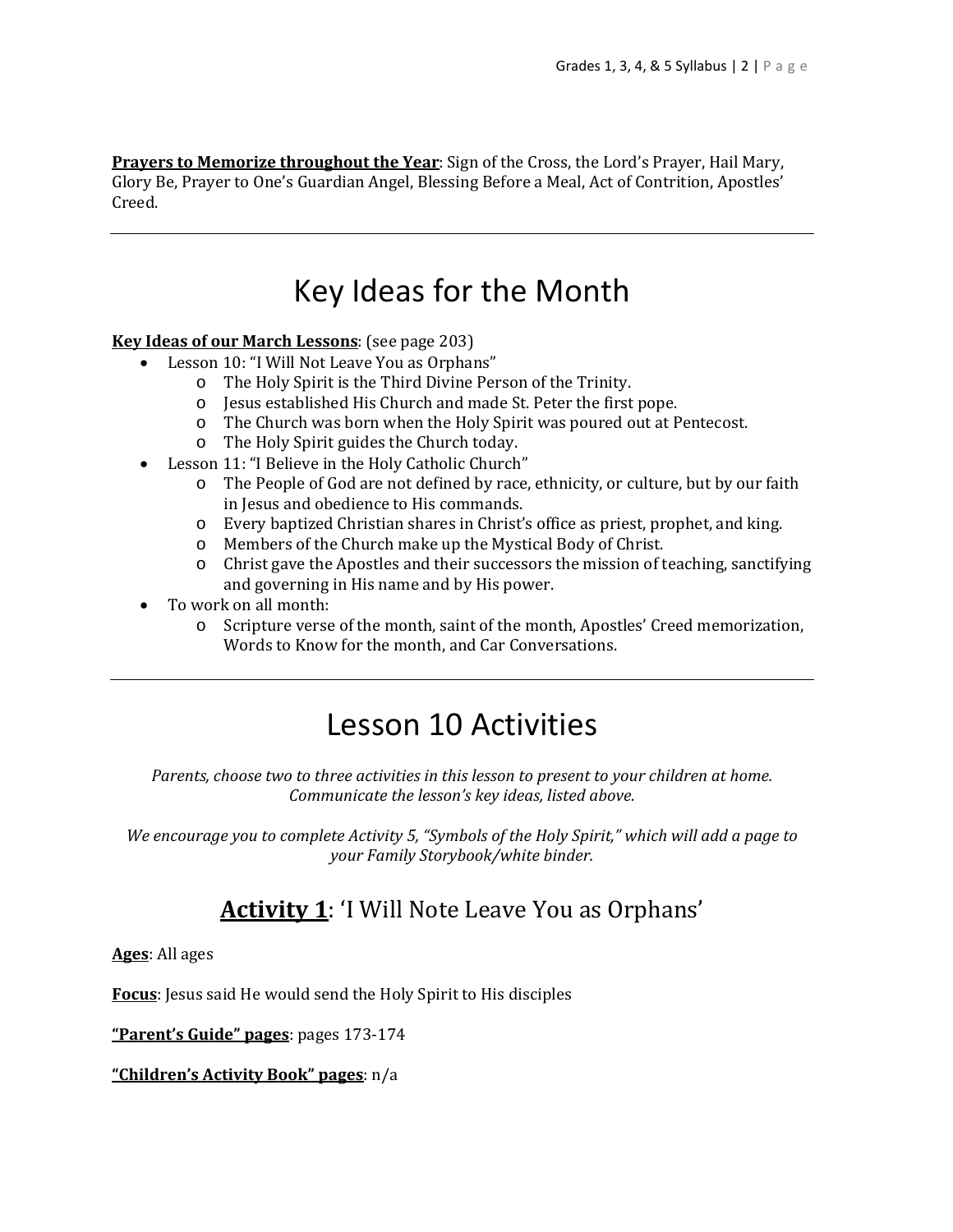**Activity**: Discuss as a family the role of the authorities in our lives, including parents, coaches, and teachers. Discuss the kind of guidance and leadership that Jesus provided to us while he was on earth and that he sent his Holy Spirit to be our guide after he ascended into Heaven. Discuss the idea that Jesus did not want to leave us orphans, in the context of John 14:16-18.

#### **Key ideas to communicate to the children**:

- Jesus wanted us to still have His guidance and leadership after he Ascended into Heaven
- Because of this, He sent us the Holy Spirit and establishes a Church to carry on His mission.
- Jesus did not want to leave us as orphans.

## **Activity 2**: Who Is the Holy Spirit?

#### **Ages**: All ages

**Focus**: We can see the Holy Spirit in the Old Testament; He is more fully revealed in the New Testament.

**"Parent's Guide" pages**: pages 175-177

#### **"Children's Activity Book" pages**: pages 123-125

**Activity**: For younger children, have them color the picture on page 124 of the children's activity book. As they color share the information on page 177 of the parents' guide about the Holy Spirit in the Old and New Testaments. For older children, read with them the essay "Who is the Holy Spirit?" on page 123 of the children's activity book. Discuss the questions on page 177 of the parents' guide.

#### **Key ideas to communicate to the children**:

 Communicate the key ideas of the Holy Spirit in the Old and New Testaments listed on the top of page 177 of the Parents' Guide.

#### **Bible Stories**:

- For younger children, read "The Day of Pentecost," on pages 244 to 247 in the *Book of Bible Stories*.
- For children in Grade 5, read Acts 2:1-13, and complete the "Catholic Connections: Confirmation" box on those pages of the *BreakThrough Bible.*

### **Activity 4**: The Birthday of the Church

*(Note: The activities are misnumbered for this lesson; there is no activity 3.)*

**Ages**: Ages 5 to 8; supplement is for all ages

**Focus**: Pentecost was the birthday of the Church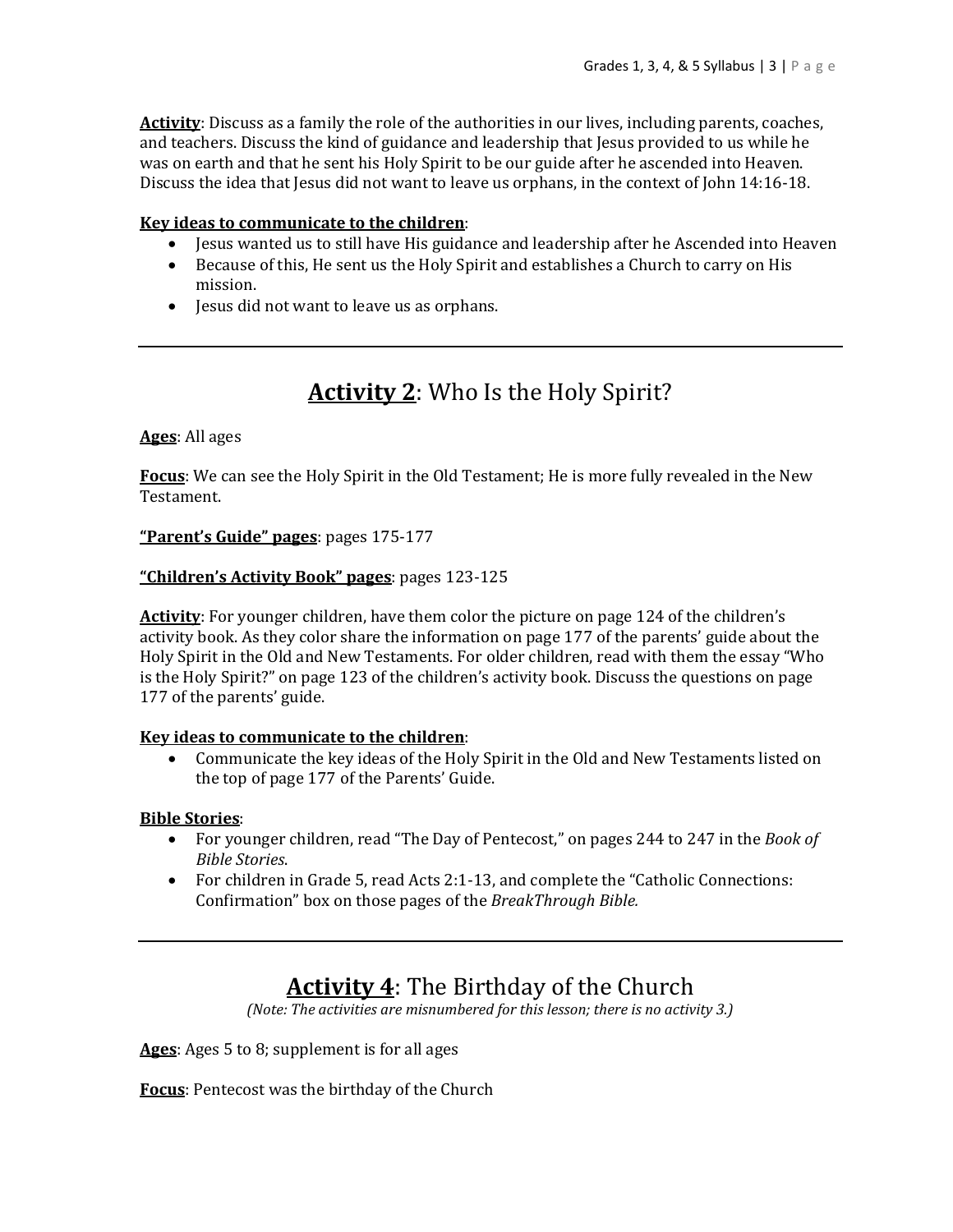#### **"Parent's Guide" pages**: pages 145 and 146

#### **"Children's Activity Book" pages**: page 126

**Activity**: Discuss with your children how the feast of Pentecost is the birthday of the Church. Read the Bible account, and then compose a birthday song for the Church.

#### **Key ideas to communicate to the children**:

 Pentecost is the Birthday of the Church because that is when Jesus' promise to send His Spirit to earth was fulfilled.

#### **Supplement**:

 Vide the Sophia SketchPad Confirmation video at sophiasketchpad.org; scroll down to "Confirmation" on the page. This video should be free to watch.

### **Activity 5**: Symbols of the Spirit *Storybook Activity*

**Ages**: All ages.

**Focus**: Symbols of the Holy Spirit include wind, tongues of flame, water, and more

**"Parent's Guide" pages**: page 181-183

#### **"Children's Activity Book" pages**: page 127

**Activity**: Create with your children a storybook page on the symbols of the Holy Spirit. Read the Scriptures together that focus on these symbols. Older children can complete the worksheet on page 127 of the Children's Book.

#### **Key ideas to communicate to the children**:

 Symbols given to us in Scripture of the Holy Spirit can help us understand the role of this Third Person of the Trinity in our lives.

## Lesson 11 Activities

*Parents, choose two to three activities in this lesson to present to your children at home. Communicate the lesson's key ideas, listed above.*

We encourage you to complete Activity 1, "The Holy Spirit in Our Lives," which will add a page to *your Family Storybook/white binder.*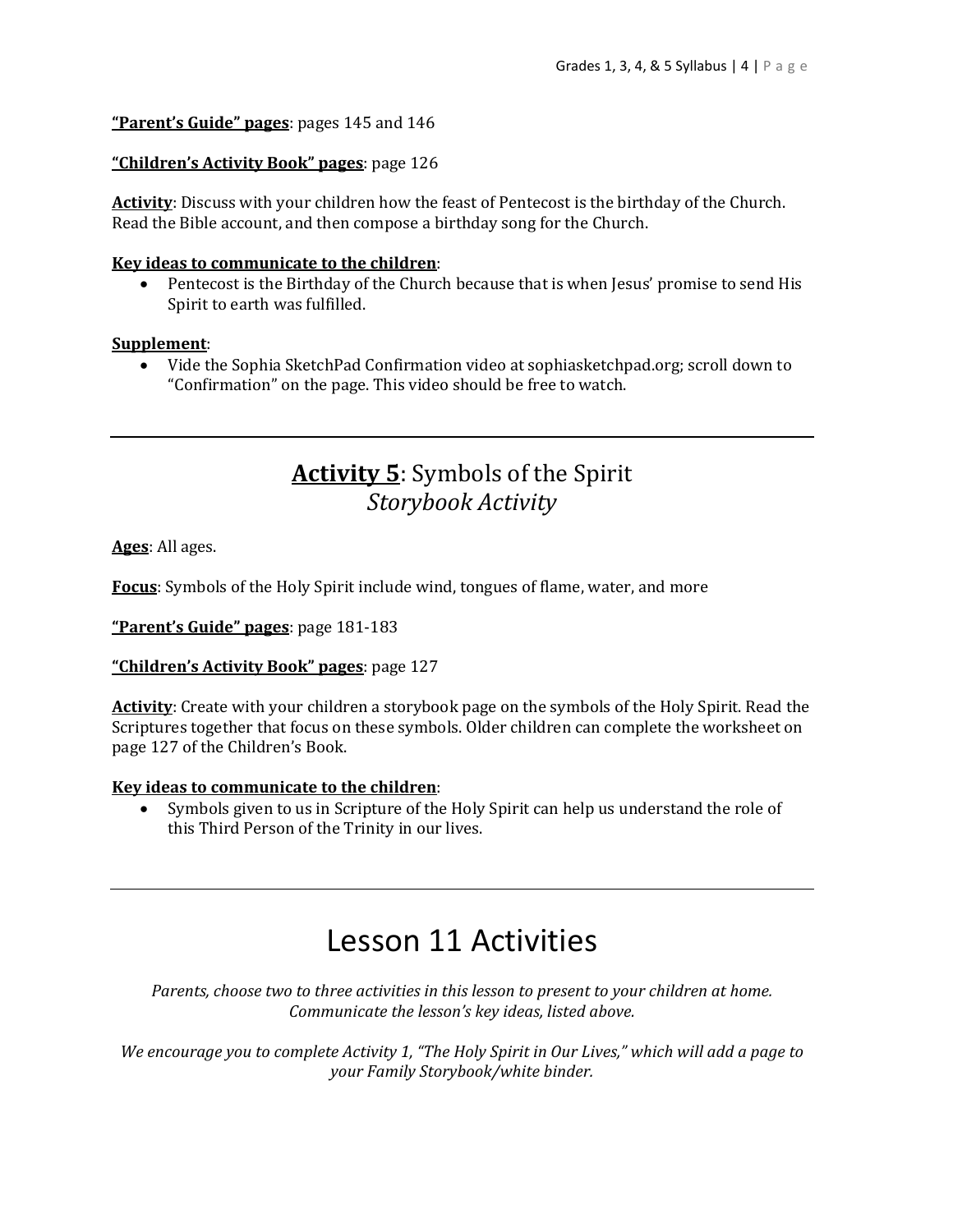## **Activity 1**: The Holy Spirit in Our Lives *Storybook Activity*

#### **Ages**: All ages.

**Focus**: The presence of he Holy Spirit is made known to us in many ways, including by the fruit that is produced.

#### **"Parent's Guide" pages**: pages 188-190

#### **"Children's Activity Book" pages**: page n/a

**Activity**: Read about the fruits of the Holy Spirit in Galatians 5:22-23 and create a storybook page on how your family can live out each fruit. Conclude with a prayer to the Holy Spirit for guidance.

#### **Key ideas to communicate to the children**:

- The Holy Spirit first moves in our hearts, reveals Jesus as Lord, and gives us the gift of faith and new life in Jesus.
- We need the Holy Spirit to live as Jesus' disciples—without Him, we can do nothing, but with Him all things are possible.
- The Holy Spirit is God. God is all-good, and He gives us virtues so we can become like Him. Virtues are habits to choose good actions. When we cooperate with these graces of God, they "bear fruit" or become real in our lives.

## **Activity 2**: The Church Has Jesus' Authority

**Ages**: All ages.

**Focus**: Jesus founded the Church to be the visible sign of His Kingdom on earth.

**"Parent's Guide" pages**: pages 191-193

#### **"Children's Activity Book" pages**: pages 128-130

**Activity**: Discuss the structure and authority of the Church. Talk about the meaning of the papal insignia. The optional activity on page 130 of the Children's Book will help your family further understand these ideas. Be sure to discuss the questions on pages 192 and 193 of the Parents' Guide with your children.

#### **Key ideas to communicate to the children**:

• Jesus gave the Church a structure with the Apostles as the first bishops and Peter as the first Pope.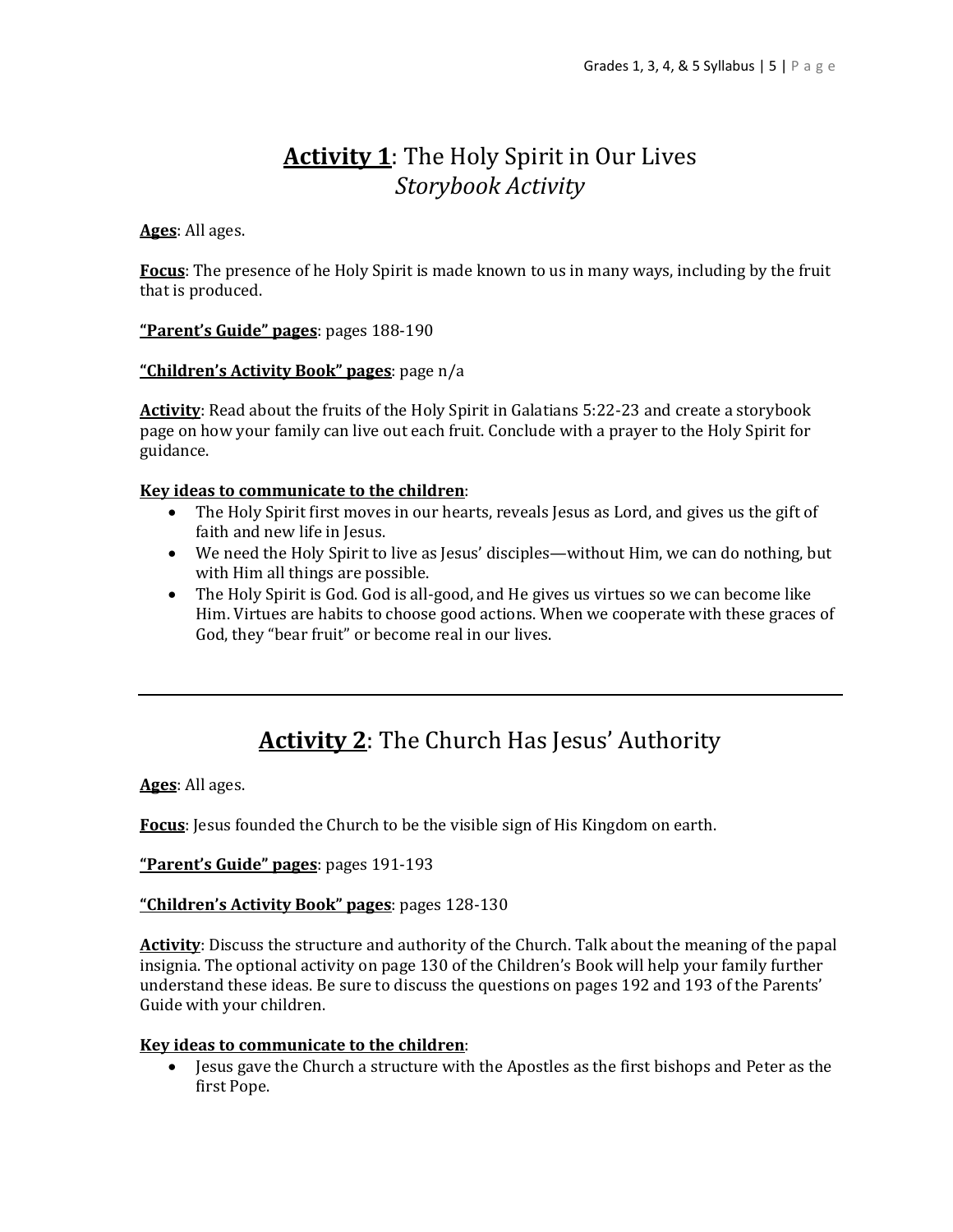- Jesus gave the Apostles His own authority to carry on His mission when he gave them the "keys to the Kingdom of Heaven."
- Like all important leaders, the pope has special symbols of his office that have meaning. One is the papal insignia.

#### **Bible Stories**:

 For younger children, read "The Life of the Early Christians," on pages 260-264 in the *Book of Bible Stories*.

## **Activity 4**: The Church Is the Body of Christ

*(Note: The activities are misnumbered for this lesson; there is no activity 3.)*

#### **Ages**: All ages.

**Focus**: The body of believers united with Christ and each other is the Mystical Body of Christ.

**"Parent's Guide" pages**: pages 196-197

#### **"Children's Activity Book" pages**: n/a

**Activity**: After reading St. Paul's description of the Mystical Body of Christ in 1 Corinthians 12:13-21, 27, and St. Theresa of Avila's prayer that begins "Christ has no body now but yours," your family will discuss ways how you are each a member of Christ's body.

#### **Key ideas to communicate to the children**:

- In the phrase, "the mystical body of Christ," we understand the word "body" to mean the body of believers united with Christ and with each other.
- We are one body in Christ. We know this because Jesus spoke of both a spiritual and physical communion between Him and His disciples. And in the Eucharist, we participate in the one eternal Holy Mass in Heave and receive the Body of Christ.
- When we are baptized, we join the People of God, spiritually and physically united with God and with each other.

## **Activity 5**: The People of God

**Ages**: All ages.

**Focus**: The People of God are baptized Christians from all over the world who believe in God and follow His commands.

**"Parent's Guide" pages**: pages 198-199

**"Children's Activity Book" pages**: pages 134-137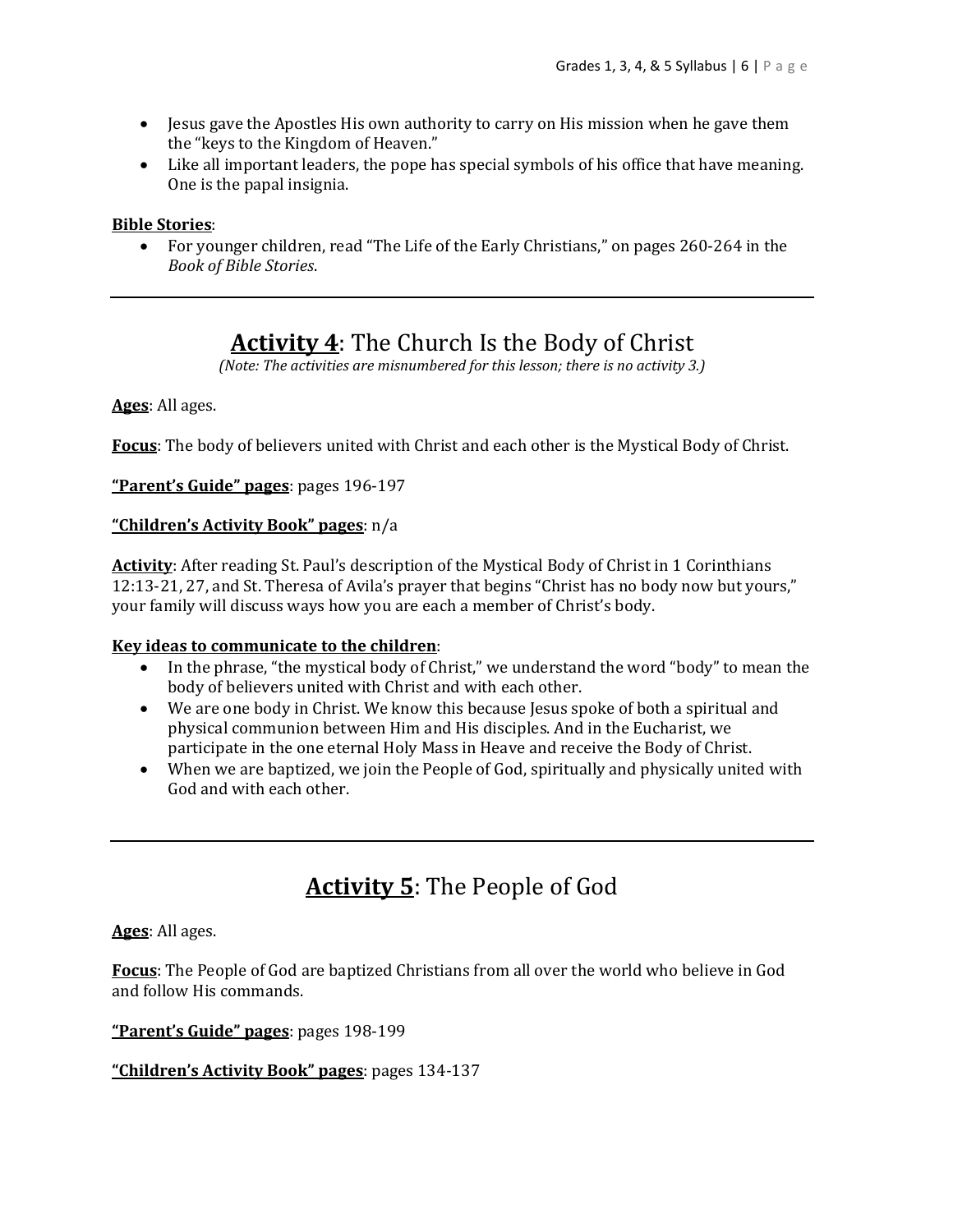**Activity**: Discuss with your children the meaning of being part of the People of God. Children will do drawing activities in the children's book to help them understand the concepts.

#### **Key ideas to communicate to the children**:

- The word "Church" refers to the building that we go into on Sundays. The word also means the people gathered in the Church.
- The People of God are baptized Christians from all over the world who believe in God and follow His commands.
- Belonging to the People of God means we are members of the Church and share in Christ's office as priest, prophet, and king.

## **Activity 6**: The Mission of the Church

#### **Ages**: All ages.

**Focus**: The Church governs, teaches, and sanctifies in Christ's name.

#### **"Parent's Guide" pages**: pages 200-201

#### **"Children's Activity Book" pages**: n/a

**Activity**: Discuss with your children the three-fold mission of the Church: to teach, to sanctify, and to govern. Come into the parish to do a walking tour that highlights these three duties. Note: St. John Neumann has evening hours on Mondays, Tuesdays, and Wednesdays. We have Saturday hours from 8:30am to 4:30pm. Please check in at the front office to go on the walking tour. Perhaps you can end your self-led tour by lighting a candle in the Guadalupe Chapel and praying for your special intentions. We do ask that a small donation for the candles be placed in the box near the Guadalupe image.

#### **Key ideas to communicate to the children**:

- The Church teaches by preaching the Gospel and the faith that was handed down from the Apostles. (See the stained-glass windows in the Guadalupe Chapel, which highlight the Holy Spirit.)
- The Church sanctifies, which means to make holy, by offering the grace of God through the sacraments. (See the Altars and the Tabernacle in the Guadalupe Chapel or in the Church. Also see the Reconciliation Room in the Guadalupe Chapel. Holy Water fonts are in both locations as well.)
- The Church governs by leading with service. (See the offices in the building where the pastor and the staff work. Also see the Food Pantry in Room 214 where the People of God help the hungry in our community.)

## **Activity 7**: Our Mission in the Church and the World